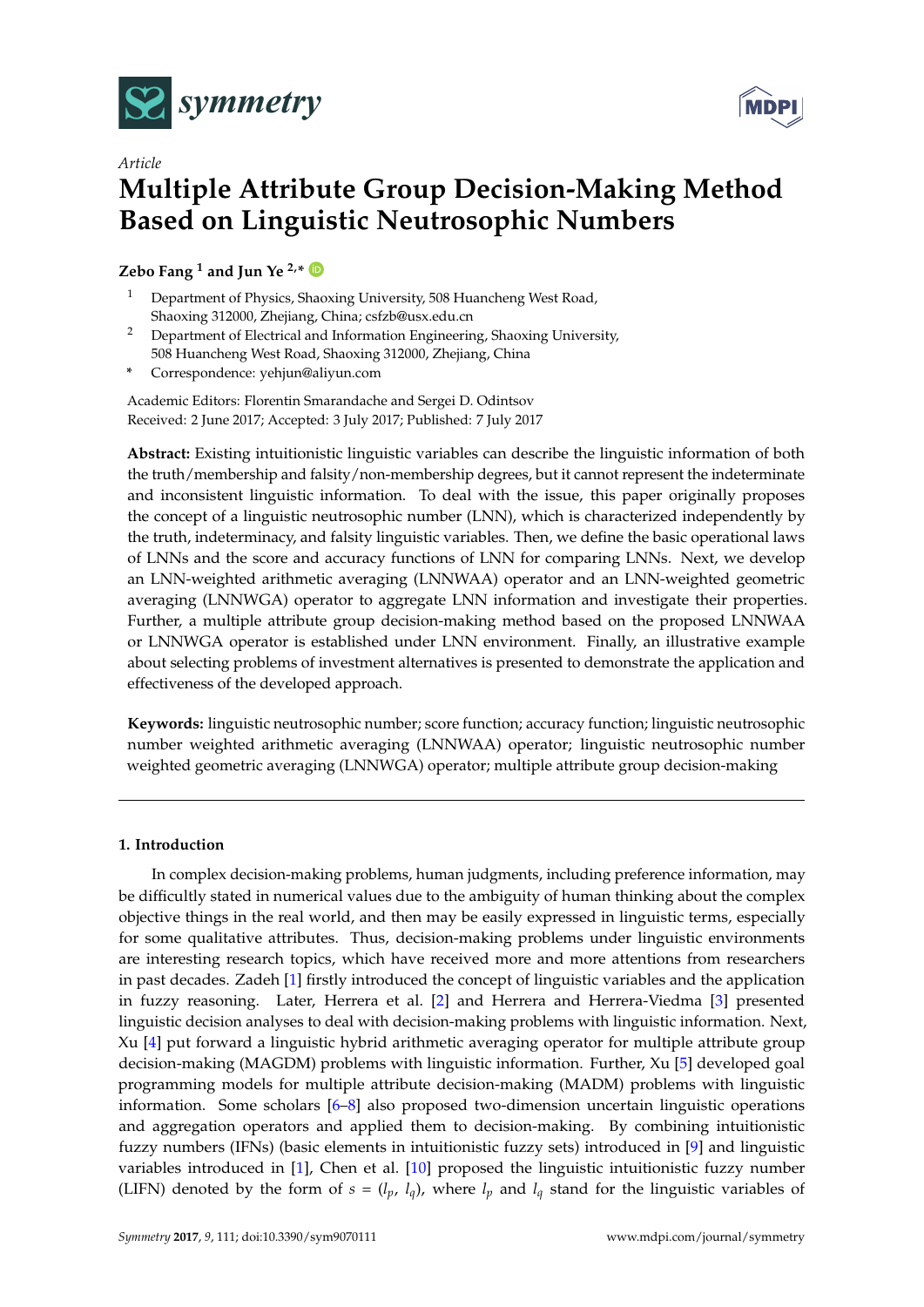the truth/membership and falsity/non-membership degrees, respectively, and developed a MAGDM method with LIFNs. Then, Liu and Wang [\[11\]](#page-10-9) presented some improved LIFN aggregation operators for MADM. It is obvious that the LIFN consists of two linguistic variables  $l_p$  and  $l_q$  and describes the linguistic information of both the truth/membership and falsity/non-membership degrees, which are expressed by linguistic values rather than exact values like IFNs. However, LIFNs cannot describe indeterminate and inconsistent linguistic information. Then, a single-valued neutrosophic number (SVNN), which is a basic element in a single-valued neutrosophic set (SVNS) [\[12,](#page-10-10)[13\]](#page-11-0), can only express the truth, indeterminacy, and falsity degrees independently, and describe the incomplete, indeterminate, and inconsistent information in SVNN rather than linguistic information; then, it cannot express linguistic information in linguistic decision-making problems, while linguistic variables can represent the qualitative information for attributes in complex MADM problems. Hence, Ye [\[13\]](#page-11-0) proposed the single-valued neutrosophic linguistic number (SVNLN), which is composed of a linguistic variable and an SVNN, where the linguistic variable is represented as the decision-maker's judgment to an evaluated object and the SVNN is expressed as the reliability of the given linguistic variable, and developed an extended TOPSIS method for MAGDM problems with SVNLNs. However, SVNLN cannot also describe the truth, indeterminacy, and falsity linguistic information according to a linguistic term set. Tian et al. [\[14\]](#page-11-1) put forward a simplified neutrosophic linguistic MAGDM approach for green product development. Liu and Tang [\[15\]](#page-11-2) presented an interval neutrosophic uncertain linguistic Choquet integral method for MAGDM. Liu and Shi [\[16\]](#page-11-3) introduced some neutrosophic uncertain linguistic number Heronian mean operators for MAGDM. However, all existing linguistic decision-making methods cannot express and deal with decision-making problems with indeterminate and inconsistent linguistic information.

To overcome the aforementioned insufficiency for SVNNs, LIFNs, and SVNLNs, a feasible solution is to represent the truth, indeterminacy, and falsity degrees independently by three linguistic variables to an evaluated object. On the other hand, human judgments under a linguistic decision-making environment should also contain the linguistic information of truth/determinacy, indeterminacy, and falsity degrees since SVNN contains the information of the truth/determinacy, indeterminacy, and falsity degrees. Based on this idea, it is necessary to propose the concept of a linguistic neutrosophic number (LNN) by combining SVNN and linguistic variables, where its truth, indeterminacy, and falsity degrees can be described by three linguistic variables rather than three exact values, like an SVNN, or both a linguistic value and an SVNN, like an SVNLN. For example, a company wants to select a supplier. Suppose that a decision-maker evaluates it based on a linguistic term set  $L = \{l_0 =$  extremely low,  $l_1 =$  very low,  $l_2 =$  low,  $l_3 =$  slightly low,  $l_4 =$  medium,  $l_5 =$  slightly high,  $l_6$  = high,  $l_7$  = very high,  $l_8$  = extremely high}. If the evaluation of a supplier with respect to its service performance is given as  $l_6$  for the truth/membership degree,  $l_2$  for the indeterminacy degree, and  $l_3$  for the falsity/non-membership degree, respectively, by the decision-maker corresponding to the linguistic term set *L* then, for the concept of an LNN, it can be expressed as the form of an LNN  $e = \langle l_6, l_2, l_3 \rangle$ . Obviously, LIFN and SVNLN cannot express such kinds of linguistic evaluation values; while LNN can easily describe them in a linguistic setting by the extension of SVNN and LIFN to LNN. Therefore, it is necessary to introduce LNN for expressing indeterminate and inconsistent linguistic information corresponding to human fuzzy thinking about complex problems, especially for some qualitative evaluations for attributes, and solving linguistic decision-making problems with indeterminate and inconsistent linguistic information. However, LNNs are very suitable for describing more complex linguistic information of human judgments under linguistic decision-making environment since LNNs contain the advantages of both SVNNs and linguistic variables, which imply the truth, falsity, and indeterminate linguistic information. To aggregate LNN information in MAGDM problems, we have to develop some weighted aggregation operators, including an LNN-weighted arithmetic averaging (LNNWAA) operator and an LNN-weighted geometric averaging (LNNWGA) operator, which are usually used for MADM/MAGDM problems, score, and accuracy functions for the comparison of LNNs, and their decision-making method. Thus, the purposes of this paper are (1) to propose LNNs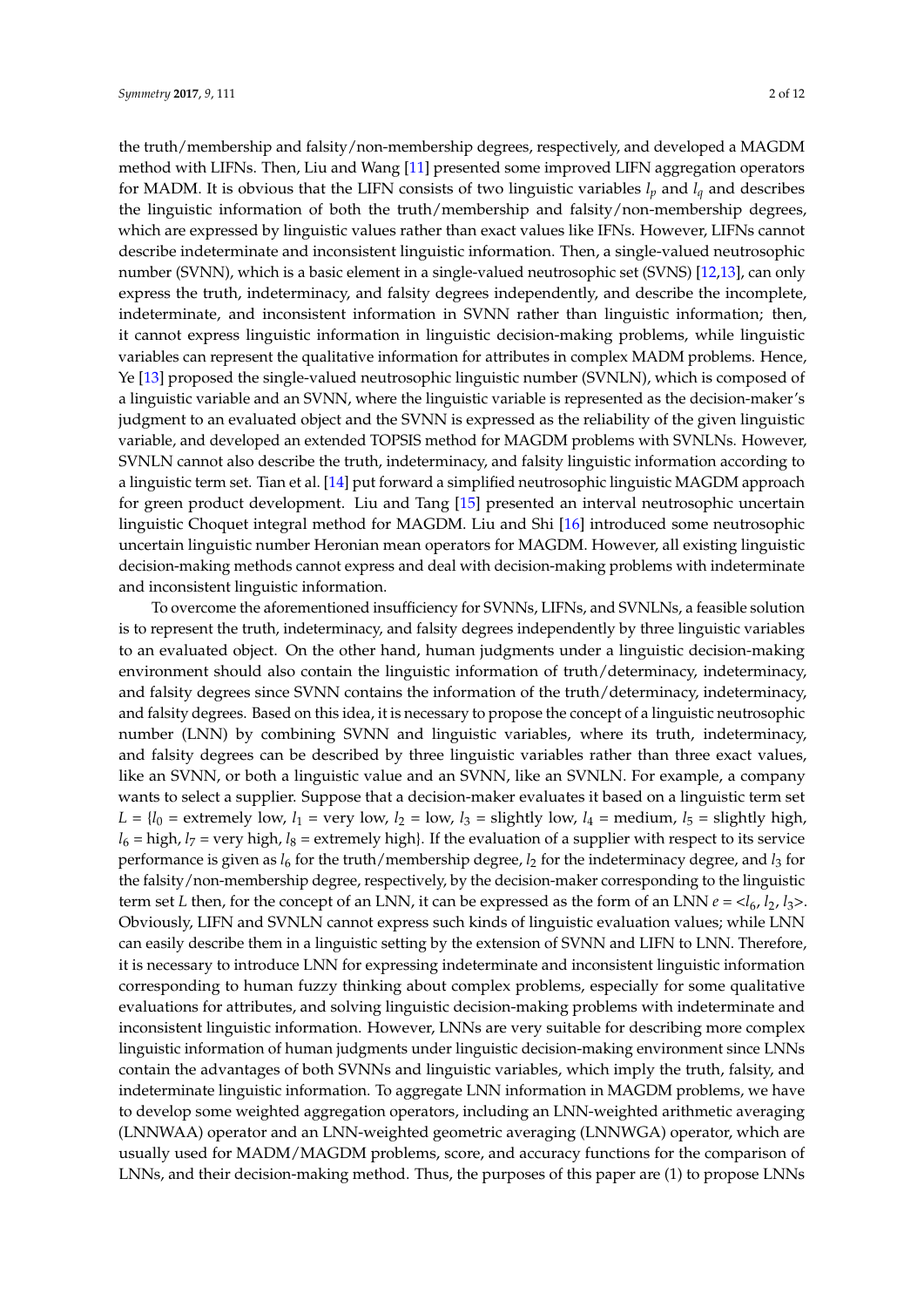and their basic operational laws; (2) to introduce the score and accuracy functions of the LNN for comparing LNNs; (3) to present the LNNWAA and LNNWGA operators, their properties, and special cases; (4) to develop a MAGDM method based on the LNNWAA or LNNWGA operator under an LNN environment; and (5) to explain the advantages of the proposed method.

The rest of this paper is organized as follows: Section [2](#page-2-0) briefly reviews the basic concept of LIFNs, the basic operational laws of LIFNs, and the score and accuracy functions of LIFN for the comparison of LIFNs. In Section [3,](#page-3-0) LNNs and their basic operational laws are presented as the extension of LIFNs, and then the score and accuracy functions for an LNN are defined to compare LNNs. Section [4](#page-4-0) develops the LNNWAA and LNNWGA operators for aggregating LNNs and discusses their properties and some special cases. In Section [5,](#page-7-0) a MAGDM method is developed by using the LNNWAA or LNNWGA operator under LNN environment. In Section [6,](#page-8-0) an illustrative example about selecting problem of investment alternatives demonstrates the application of the presented method. Section [7](#page-10-11) gives conclusions and future research directions.

## <span id="page-2-0"></span>**2. Linguistic Intuitionistic Fuzzy Numbers**

Under a linguistic intuitionistic fuzzy environment, Chen et al. [\[10\]](#page-10-8) introduced the concept of LIFNs and gave the following definition:

**Definition 1.** *[\[10\]](#page-10-8) Assume that L = {l0, l1,* . . . *, lt} is a linguistic term set with odd cardinality t + 1, where l<sup>j</sup> (j =* 0, 1, ..., *t*) is a possible value for a linguistic variable. If there is s =  $(l_p, l_q)$  for  $l_p, l_q ∈ L$  and  $p, q ∈ [0, t]$ , *then s is called LIFN.*

**Definition 2.** [\[10\]](#page-10-8) Let  $s = (l_p, l_q)$ ,  $s_1 = (l_{p_1}, l_{q_1})$ , and  $s_2 = (l_{p_2}, l_{q_2})$  be three LIFNs in L and  $\rho > 0$ , then there *are the following operational laws of the LIFNs:*

$$
s_1 \oplus s_2 = (l_{p_1}, l_{q_1}) \oplus (l_{p_2}, l_{q_2}) = (l_{p_1 + p_2 - \frac{p_1 p_2}{t}}, l_{\frac{q_1 q_2}{t}}); \tag{1}
$$

$$
s_1 \otimes s_2 = (l_{p_1}, l_{q_1}) \otimes (l_{p_2}, l_{q_2}) = \left(l_{\frac{p_1 p_2}{t}}, l_{q_1 + q_2 - \frac{q_1 q_2}{t}}\right);
$$
\n(2)

$$
\rho s = \rho(l_p, l_q) = \left(l_{t-t(1-\frac{p}{t})} \rho, l_{t(\frac{q}{t})} \rho\right);
$$
\n(3)

$$
s^{\rho} = (l_p, l_q)^{\rho} = \left( l_{t(\frac{p}{t})^{\rho}}, l_{t-t(1-\frac{q}{t})^{\rho}} \right).
$$
\n(4)

Then, Chen et al. [\[10\]](#page-10-8) defined the score and accuracy functions for the comparison of LIFNs.

**Definition 3.** [\[10\]](#page-10-8) Let  $s = (l_p, l_q)$  be a LIFN in L, then the score and accuracy functions are defined as follows:

$$
S(s) = p - q;
$$
\n<sup>(5)</sup>

$$
H(s) = p + q.\tag{6}
$$

**Definition 4.** [\[10\]](#page-10-8) Let  $s_1 = (l_{p_1}, l_{q_1})$  and  $s_2 = (l_{p_2}, l_{q_2})$  be two LIFNs in L, then there are the following *comparative relations:*

- *(1) If S*(*s*<sub>1</sub>*)* < *S*(*s*<sub>2</sub>*)*, *then s*<sub>1</sub> → *s*<sub>2</sub>*;*
- (2) *If*  $S(s_1) > S(s_2)$ , then  $s_1 \succ s_2$ ;
- (3) *If*  $S(s_1) = S(s_2)$  and  $H(s_1) < H(s_2)$ , then  $s_1 \prec s_2$ ;
- (4) *If*  $S(s_1) = S(s_2)$  and  $H(s_1) > H(s_2)$ , then  $s_1 > s_2$ ;
- (5) *If*  $S(s_1) = S(s_2)$  and  $H(s_1) = H(s_2)$ , then  $s_1 = s_2$ .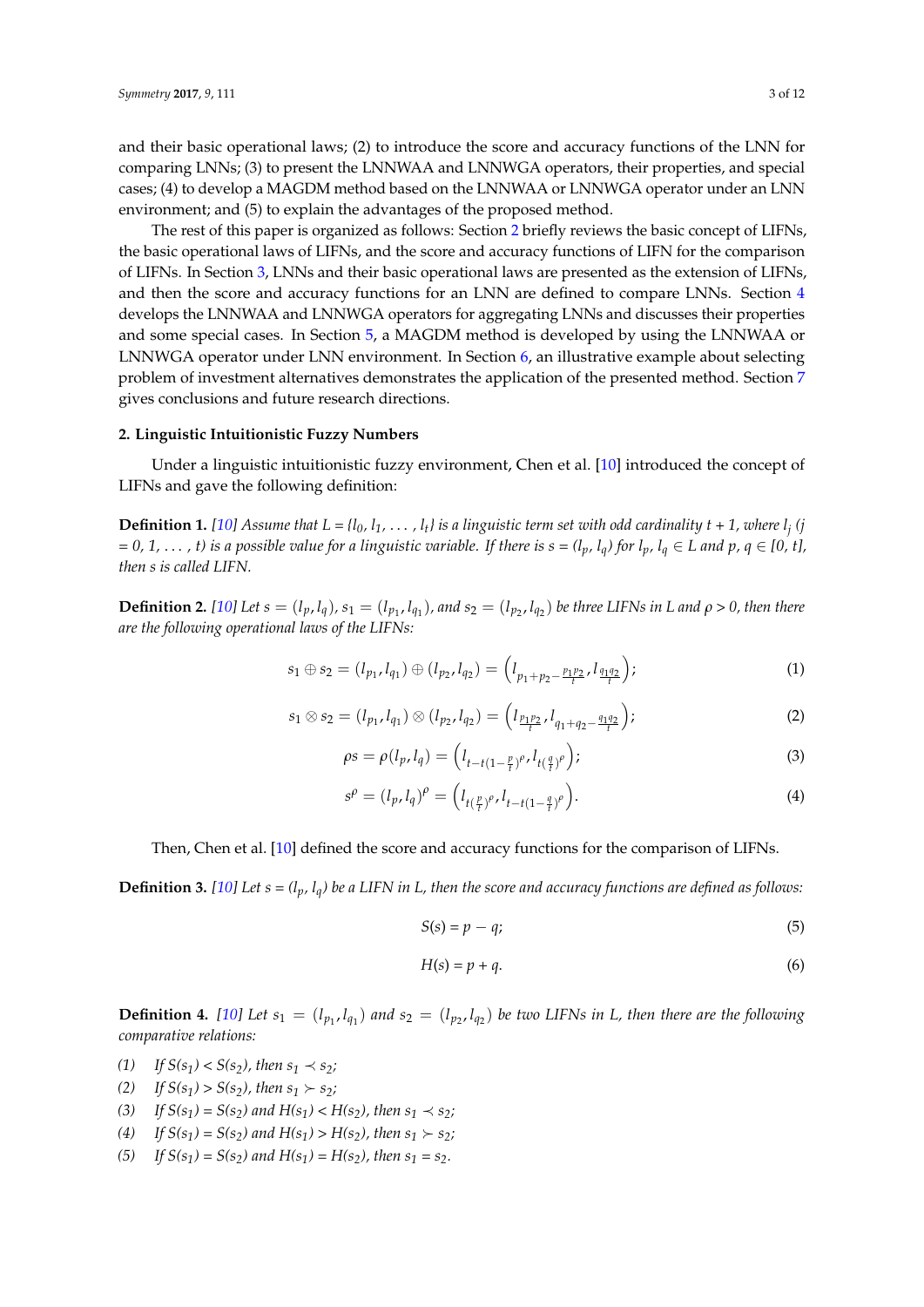## <span id="page-3-0"></span>**3. Linguistic Neutrosophic Numbers**

An SVNS is described independently by the truth, indeterminacy, and falsity membership functions, which is a subclass of a neutrosophic set [\[12\]](#page-10-10). Then, an SVNN (a basic element in an SVNS) consists of the truth *T*, indeterminacy *I*, and falsity *F*, which is denoted by  $N = \langle T, I, F \rangle$  for *T*, *I*, *F* ∈ [0, 1] and  $0 \leq T + I + F \leq 3$ . Then in some complex decision situations (especially for some qualitative arguments), it is difficult for decision-makers to give the truth, indeterminacy, and falsity degrees with crisp numbers. A feasible solution is to express them by linguistic arguments. Based on this idea, we can introduce a linguistic neutrosophic concept to express incomplete, indeterminate, inconsistent linguistic information. In this section, we propose an LNN, which consists of the truth, indeterminacy, and falsity linguistic variables. Intuitively, LNNs can more easily deal with fuzzy linguistic information because the three linguistic variables in an LNN can be expressed independently by three linguistic values rather than exact values, like a SVNN.

**Definition 5.** Assume that  $L = \{l_0, l_1, \ldots, l_t\}$  is a linguistic term set with odd cardinality  $t + 1$ . If  $e = \langle l_p, l_q, l_r \rangle$ *is defined for*  $l_p$ *,*  $l_q$ *,*  $l_r \in L$  *and*  $p$ *,*  $q$ *,*  $r \in [0, t]$ *, where*  $l_p$ *,*  $l_q$ *, and*  $l_r$  *express independently the truth degree, indeterminacy degree, and falsity degree by linguistic terms, respectively, then e is called an LNN.*

**Definition 6.** Let  $e = \langle l_p, l_q, l_r \rangle$ ,  $e_1 = \langle l_{p_1}, l_{q_1}, l_{r_1} \rangle$ , and  $e_2 = \langle l_{p_2}, l_{q_2}, l_{r_2} \rangle$  be three LNNs in L and  $\rho > 0$ , *then there are the following operational laws of the LNNs:*

$$
e_1 \oplus e_2 = \langle l_{p_1}, l_{q_1}, l_{r_1} \rangle \oplus \langle l_{p_2}, l_{q_2}, l_{r_2} \rangle = \Big( l_{p_1 + p_2 - \frac{p_1 p_2}{t}}, l_{\frac{q_1 q_2}{t}}, l_{\frac{r_1 r_2}{t}} \Big); \tag{7}
$$

$$
e_1 \otimes e_2 = \langle l_{p_1}, l_{q_1}, l_{r_1} \rangle \otimes \langle l_{p_2}, l_{q_2}, l_{r_2} \rangle = \langle l_{\frac{p_1 p_2}{t}}, l_{q_1 + q_2 - \frac{q_1 q_2}{t}}, l_{r_1 + r_2 - \frac{r_1 r_2}{t}} \rangle; \tag{8}
$$

$$
\rho e = \rho \langle l_p, l_q, l_r \rangle = \langle l_{t-t(1-\frac{p}{t})}^{\rho}, l_{t(\frac{q}{t})}^{\rho}, l_{t(\frac{r}{t})}^{\rho} \rangle; \tag{9}
$$

$$
e^{\rho} = \langle l_p, l_q, l_r \rangle^{\rho} = \langle l_{t(\frac{p}{t})^{\rho}}, l_{t-t(1-\frac{q}{t})^{\rho}}, l_{t-t(1-\frac{r}{t})^{\rho}} \rangle.
$$
 (10)

It is obvious that the above operational results are still LNNs.

**Example 1.** Assume that  $e_1 = \langle l_6, l_2, l_3 \rangle$  and  $e_2 = \langle l_5, l_1, l_2 \rangle$  be two LNNs in L and  $\rho = 0.5$ , then there *are the following operational results:*

$$
e_1 \oplus e_2 = \langle l_{p_1}, l_{q_1}, l_{r_1} \rangle \oplus \langle l_{p_2}, l_{q_2}, l_{r_2} \rangle = \langle l_{p_1 + p_2 - \frac{p_1 p_2}{t}}, l_{\frac{q_1 q_2}{t}}, l_{\frac{r_1 r_2}{t}} \rangle
$$
  
=  $\langle l_{6+5-6 \times 5/8}, l_{2 \times 1/8}, l_{3 \times 2/8} \rangle = \langle l_{7.25}, l_{0.25}, l_{0.75} \rangle$ ,

$$
e_1 \otimes e_2 = \langle l_{p_1}, l_{q_1}, l_{r_1} \rangle \otimes \langle l_{p_2}, l_{q_2}, l_{r_2} \rangle = \langle l_{\frac{p_1 p_2}{t}}, l_{q_1 + q_2 - \frac{q_1 q_2}{t}}, l_{r_1 + r_2 - \frac{r_1 r_2}{t}} \rangle
$$
  
(2) 
$$
= \langle l_{\frac{6 \times 5}{8}}, l_{2+1 - \frac{2 \times 1}{8}}, l_{3+2 - \frac{3 \times 2}{8}} \rangle = \langle l_{3.75}, l_{2.75}, l_{4.25} \rangle,
$$

$$
\begin{array}{ll} \n\rho e_1 & = \rho \langle l_{p_1}, l_{q_1}, l_{r_1} \rangle = \left\langle l_{t-t(1-\frac{p_1}{t})} \rho, l_{t(\frac{q_1}{t})} \rho, l_{t(\frac{r_1}{t})} \rho \right\rangle = \left\langle l_{8-8(1-\frac{6}{8})} \rho^{0.5}, l_{8(\frac{2}{8})} \rho^{0.5} \rho^{1} \right\rangle \\ \n& = \langle l_{4}, l_{4}, l_{4,899} \rangle, \n\end{array}
$$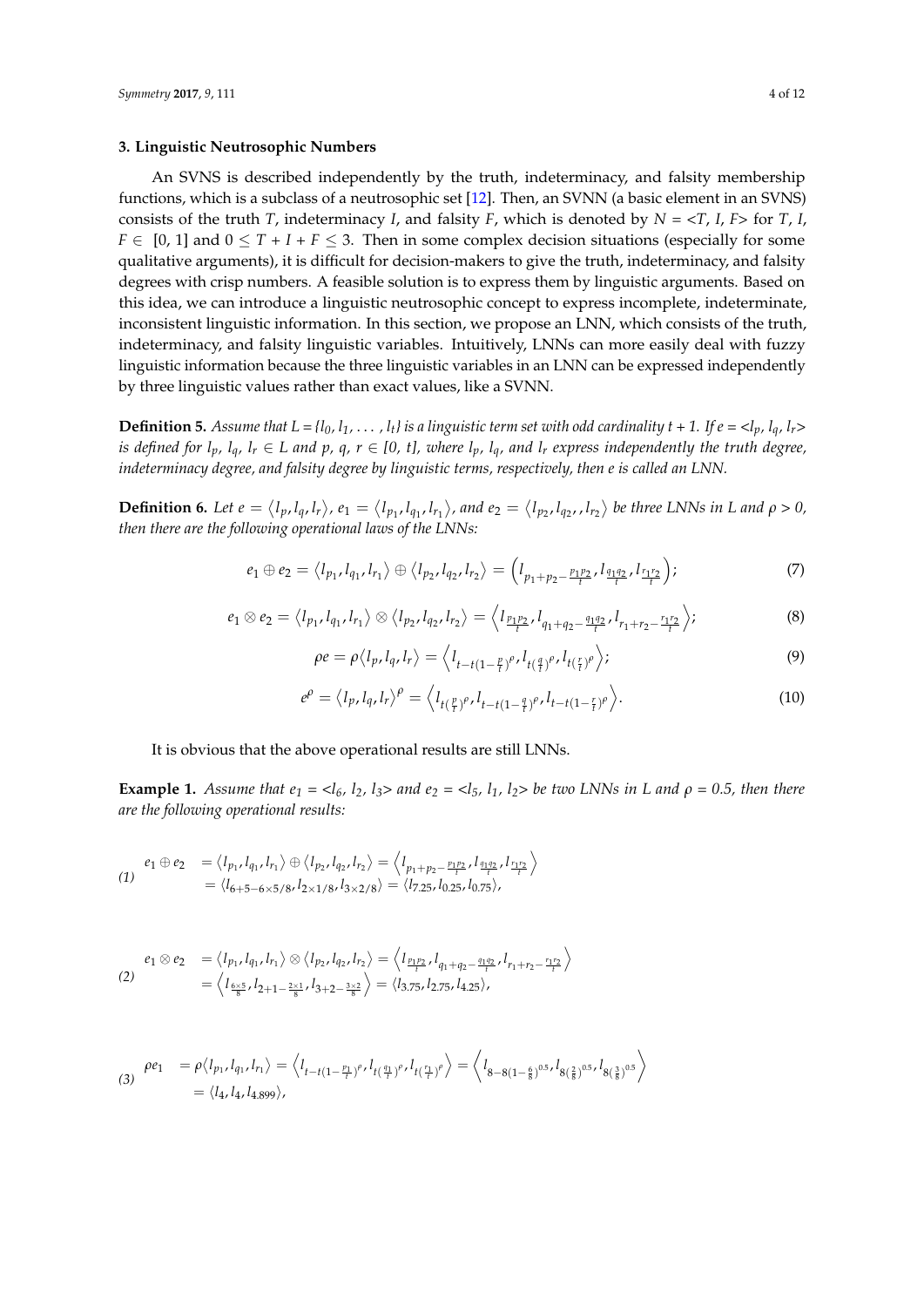$$
e_1^{\rho} = \langle l_{p_1}, l_{q_1}, l_{r_1} \rangle^{\rho} = \langle l_{t(\frac{p_1}{t})^{\rho}}, l_{t-t(1-\frac{q_1}{t})^{\rho}}, l_{t-t(1-\frac{r_1}{t})^{\rho}} \rangle = \langle l_{8(\frac{6}{8})^{0.5}}, l_{8-8(1-\frac{2}{8})^{0.5}}, l_{8-8(1-\frac{3}{8})^{0.5}} \rangle
$$
  
=  $\langle l_{6.9282}, l_{1.0718}, l_{1.6754} \rangle$ .

Then, we can define the score function and accuracy function for the comparison of LNNs.

**Definition 7.** Let  $e = \langle l_p, l_q, l_r \rangle$  be an LNN in L. Then the score and accuracy functions of e are defined *as follows:*

$$
Q(e) = (2t + p - q - r)/(3t) \text{ for } Q(e) \in [0, 1];
$$
\n(11)

$$
T(e) = (p - r)/t \text{ for } T(e) \in [-1, 1].
$$
 (12)

**Definition 8.** Let  $e_1 = \langle l_{p_1}, l_{q_1}, l_{r_1} \rangle$  and  $e_2 = \langle l_{p_2}, l_{q_2}, l_{r_2} \rangle$  be two LNNs in L, then their comparative relations *are as follows:*

- (1) *If*  $Q(e_1) < Q(e_2)$ , then  $e_1 \prec e_2$ ;
- (2) *If*  $Q(e_1) > Q(e_2)$ *, then*  $e_1 \succ e_2$ *;*
- (3) *If*  $Q(e_1) = Q(e_2)$  and  $T(e_1) < T(e_2)$ , then  $e_1 \prec e_2$ ;
- (4) *If*  $Q(e_1) = Q(e_2)$  *and*  $T(e_1) > T(e_2)$ *, then*  $e_1 \succ e_2$ *;*
- (5) *If*  $Q(e_1) = Q(e_2)$  *and*  $T(e_1) = T(e_2)$ *, then*  $e_1 = e_2$ *.*

**Example 2.** Assume that  $e_1 = \langle l_6, l_3, l_4 \rangle$ ,  $e_2 = \langle l_5, l_1, l_3 \rangle$ , and  $e_3 = \langle l_6, l_4, l_3 \rangle$  be three LNNs in L, *then the values of their score and accuracy functions are as follows:*

 $Q(e_1) = (2 \times 8 + 6 - 3 - 4)/24 = 0.625$ ,  $Q(e_2) = (2 \times 8 + 5 - 1 - 3)/24 = 0.7083$ , and  $Q(e_3) = (2 \times 8 + 1)$ *6* − *4* − *3)/24 = 0.625;*  $T(e_1) = (6 - 4)/8 = 0.25$  and  $T(e_3) = (6 - 3)/8 = 0.375$ . *According to Definition 8, their ranking order is*  $e_2 \succ e_3 \succ e_1$ *.* 

## <span id="page-4-0"></span>**4. Weighted Aggregation Operators of LNNs**

*4.1. LNNWAA Operator*

**Definition 9.** Let  $e_j = \left\langle l_{p_j}, l_{q_j}, l_{r_j}\right\rangle$  (j =1, 2,  $\ldots$  , n) be a collection of LNNs in L, then we can define LNNWAA *operator as follows:*

$$
LNNWAA(e_1, e_2, ..., e_n) = \sum_{j=1}^{n} w_j e_j,
$$
\n(13)

*where*  $w_j \in [0, 1]$  *is the weight of*  $e_j$  *(j = 1, 2, . . . , n), satisfying*  $\sum_{j=1}^n w_j = 1$ .

According to Definitions 6 and 9, we can present the following theorem:

 ${\bf Theorem~1.}$  Let  $e_j=\left\langle l_{p_j},l_{q_j},l_{r_j}\right\rangle$  (j = 1, 2,  $\ldots$  , n) be a collection of LNNs in L, then the aggregation result *obtained by Equation (13) is still an LNN, and has the following aggregation formula:*

$$
LNNWAA(e_1, e_2, ..., e_n) = \sum_{j=1}^{n} w_j e_j = \left\langle l_{t-t\prod_{j=1}^{n} (1-\frac{p_j}{t})^{w_j}} l_{t\prod_{j=1}^{n} (\frac{q_j}{t})^{w_j}} l_{t\prod_{j=1}^{n} (\frac{r_j}{t})^{w_j}} \right\rangle,
$$
(14)

*where*  $w_j \in [0, 1]$  *is the weight of*  $e_j$  *(j = 1, 2, . . . , n), satisfying*  $\sum_{j=1}^n w_j = 1$ .

Theorem 1 can be proved by mathematical induction.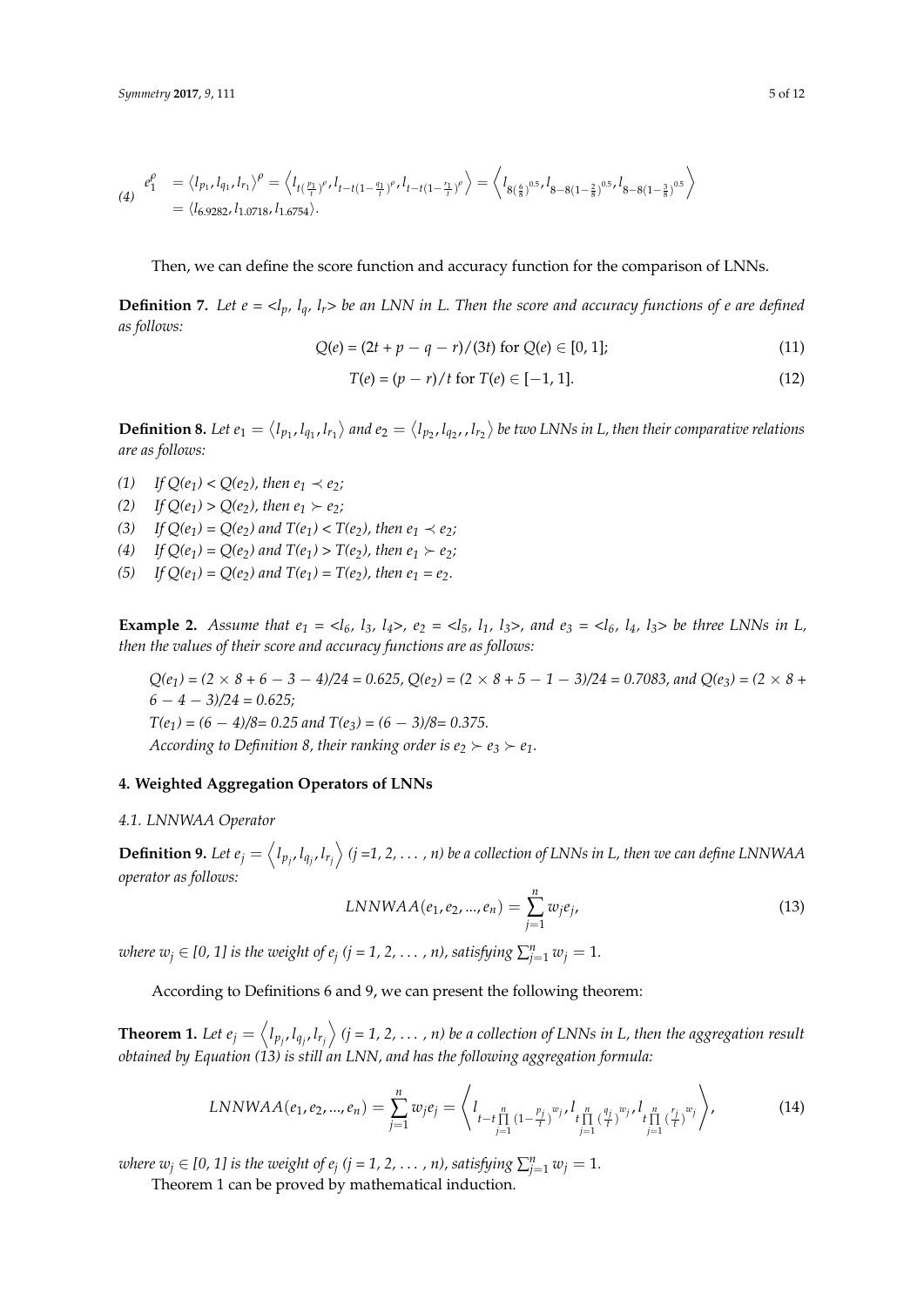#### **Proof.**

(1) When  $n = 2$ , by Equation (9), we obtain:

$$
w_1e_1 = \left\langle l_{t-t(1-\frac{p_1}{t})^{w_1}} , l_{t(\frac{q_1}{t})^{w_1}} , l_{t(\frac{r_1}{t})^{w_1}} \right\rangle,
$$
  

$$
w_2e_2 = \left\langle l_{t-t(1-\frac{p_2}{t})^{w_2}} , l_{t(\frac{q_2}{t})^{w_2}} , l_{t(\frac{r_2}{t})^{w_2}} \right\rangle.
$$

By Equation (7), there is the following result:

$$
LNNWAA(e1, e2) = w1e1 ⊕ w2e2 = \left\langle l_{t-t(1-\frac{p_1}{t})^{w_1}+t-t(1-\frac{p_2}{t})^{w_2} - \frac{(t-t(1-\frac{p_1}{t})^{w_1})(t-t(1-\frac{p_2}{t})^{w_2})}{t'}l_{t(\frac{q_1}{t})^{w_1}(\frac{q_2}{t})^{w_2}}l_{t(\frac{q_1}{t})^{w_1}(\frac{r_2}{t})^{w_2}}l_{t(\frac{r_1}{t})^{w_1}+\frac{(t-t)(1-\frac{p_2}{t})^{w_2}}{t'}}\right\rangle
$$
  
=  $\left\langle l_{t-t(1-\frac{p_1}{t})^{w_1}+t-t(1-\frac{p_2}{t})^{w_2} - (t-t(1-\frac{p_1}{t})^{w_1} - t(1-\frac{p_2}{t})^{w_2} + t(1-\frac{p_1}{t})^{w_1}(1-\frac{p_2}{t})^{w_2}\right\rangle + t(\frac{q_1}{t})^{w_1}(\frac{q_2}{t})^{w_2}\right\rangle$   
=  $\left\langle l_{t-t(1-\frac{p_1}{t})^{w_1}(1-\frac{p_2}{t})^{w_2}}l_{t(\frac{q_1}{t})^{w_1}(\frac{q_2}{t})^{w_2}}l_{t(\frac{r_1}{t})^{w_1}(\frac{r_2}{t})^{w_2}}\right\rangle = \left\langle l_{t-t\prod_{j=1}^{2}(1-\frac{p_j}{t})^{w_j}}l_{t\prod_{j=1}^{2}(\frac{q_j}{t})^{w_j}}l_{t\prod_{j=1}^{2}(\frac{r_j}{t})^{w_j}}l_{t(\frac{q_j}{t})^{w_j}}\right\rangle$ . (15)

(2) When  $n = k$ , by applying Equation (14), we obtain:

$$
LNNWAA(e_1, e_2, ..., e_k) = \sum_{j=1}^k w_j e_j = \left\langle l_{t-t\prod_{j=1}^k (1-\frac{p_j}{t})^{w_j}} l_{\substack{k \text{if } j \text{if } j \text{if } j \\ j=1}}(t_j^i)^{w_j}} l_{\substack{k \text{if } j \text{if } j \text{if } j \\ j=1}}(t_j^i)^{w_j}} \right\rangle, \tag{16}
$$

(3) When  $n = k + 1$ , by applying Equations (15) and (16), which yields:

$$
\begin{split} &LNNWAA(e_1,e_2,...,e_{k+1})=\sum_{j=1}^{k+1}w_j e_j\\ &=\left\langle I\underset{t-t\prod_{j=1}^{k}(1-\frac{p_j}{t})^{w_j}+t-t(1-\frac{p_{k+1}}{t})^{w_{k+1}}-\frac{(t-t\prod\limits_{j=1}^{k}(1-\frac{p_j}{t})^{w_j})(t-t(1-\frac{p_{k+1}}{t})^{w_{k+1}})^{t}\prod\limits_{j=1}^{k}(\frac{q_j}{t})^{w_j}(\frac{q_{k+1}}{t})^{w_{k+1}}\right\}^{u_{k+1}}\right\rangle\\ &=\left\langle I\underset{t-t\prod_{j=1}^{k}(1-\frac{p_j}{t})^{w_j}+t-t(1-\frac{p_{k+1}}{t})^{w_{k+1}}-(t-t\prod\limits_{j=1}^{k}(1-\frac{p_j}{t})^{w_j}-t(1-\frac{p_{k+1}}{t})^{w_{k+1}}+t\prod\limits_{j=1}^{k}(1-\frac{p_j}{t})^{w_j}(1-\frac{p_{k+1}}{t})^{w_{k+1}}\right\rangle^{t}\prod\limits_{j=1}^{k}(\frac{q_j}{t})^{w_j}(\frac{q_{k+1}}{t})^{w_{k+1}}\left\langle I\underset{j=1}{\overset{k}(1-\frac{p_j}{t})^{w_j}}(t-\frac{p_{k+1}}{t})^{w_{k+1}}\right\rangle^{u_{k+1}}\right\rangle\\ &=\left\langle I\underset{t-t\prod_{j=1}^{k}(1-\frac{p_j}{t})^{w_j}}{\overset{k}(1-\frac{p_j}{t})^{w_j}}(1-\frac{p_{k+1}}{t})^{w_{k+1}}\left\langle I\underset{j=1}{\overset{k}(1-\frac{p_j}{t})^{w_j}}(t-\frac{q_{k+1}}{t})^{w_{k+1}}\right\rangle^{u_{k+1}}\right\rangle=\left\langle I\underset{t-t\prod_{j=1}^{k}(1-\frac{p_j}{t})^{w_j}}{\overset{k}(1-\frac{p_j}{t})^{w_j}}\left\langle I\underset{j=1}{\overset{k}(1-\frac{p_j}{t})^{w_j}}\right\rangle^{u_{k+1}}\right\rangle^{u_{k+1}}\right\rangle. \end{split}
$$

Corresponding to the above results, we have Equation (14) for any *n*. This finishes the proof.  $\Box$ 

It is obvious that the LNNWAA operator satisfies the following properties:

- (1) Idempotency: Let  $e_j$  ( $j = 1, 2, ..., n$ ) be a collection of LNNs in *L*. If  $e_j$  ( $j = 1, 2, ..., n$ ) is equal, i.e.,  $e_j = e$  for  $j = 1, 2, ..., n$ , then *LNNWAA*( $e_1, e_2, ..., e_n$ ) = *e*.
- (2) Boundedness: Let  $e_j$  ( $j = 1, 2, ..., n$ ) be a collection of LNNs in *L* and let  $e^-$  =  $\left\langle \min_j(l_{p_j}), \max_j(l_{q_j}), \max_j(l_{r_j}) \right\rangle$  and  $e^+ = \left\langle \max_j(l_{p_j}), \min_j(l_{q_j}), \min_j(l_{r_j}) \right\rangle$ . Then  $e^- \leq$ *LNNWAA*( $e_1, e_2, \cdots, e_n$ )  $\le e^+$ .
- (3) Monotonicity: Let  $e_j$  ( $j = 1, 2, ..., n$ ) be a collection of LNNs in *L*. If  $e_j \leq e_j^*$  for  $j = 1, 2, ..., n$ , then  $LNNWAA(e_1, e_2, \cdots, e_n) \leq LNNWAA(e_1^*, e_2^*, \cdots, e_n^*)$ .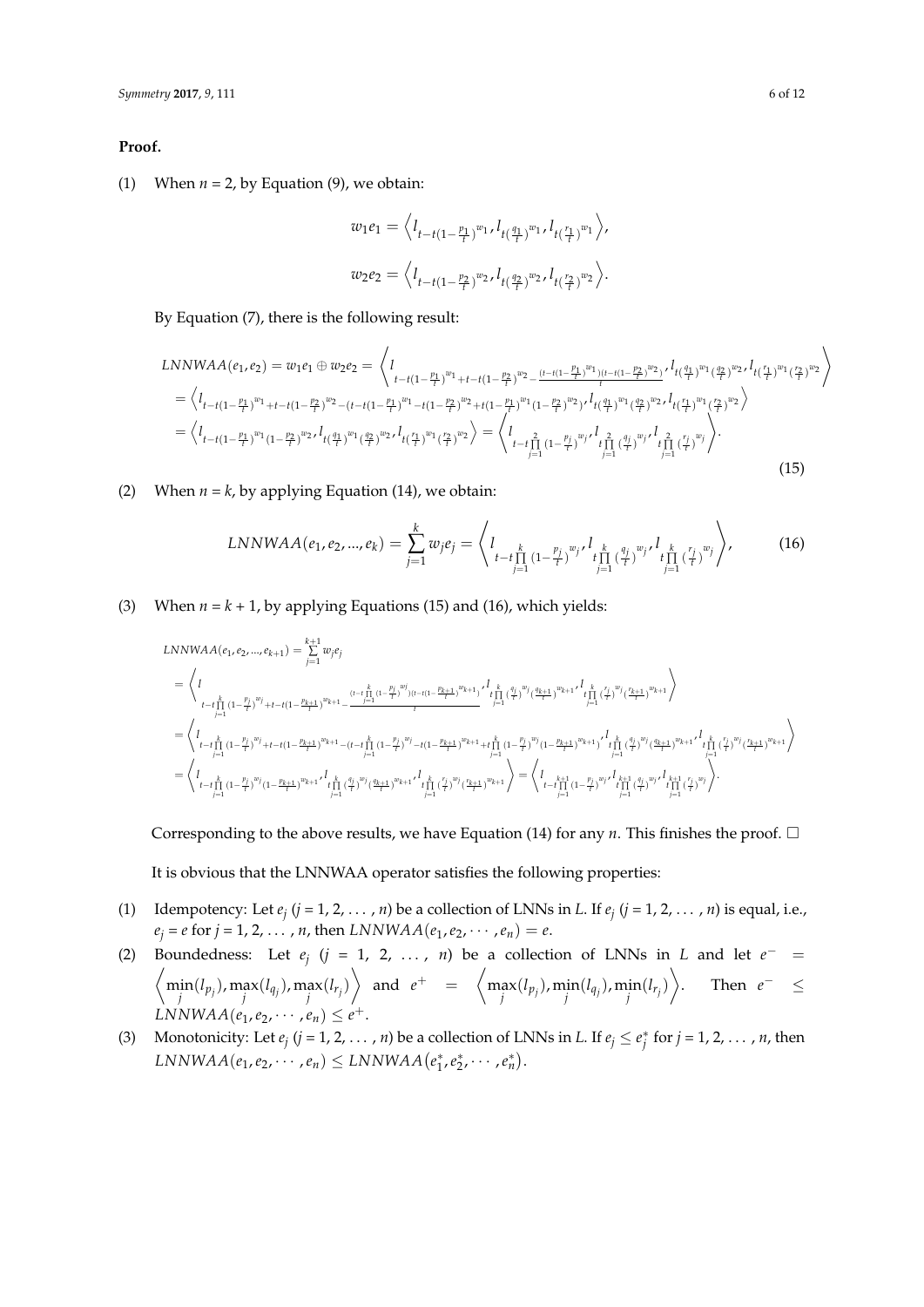#### **Proof.**

(1) Since  $e_j = e$ , i.e.,  $p_j = p$ ;  $q_j = q$ ;  $t_j = r$  for  $j = 1, 2, ..., n$ , we have:

$$
LNNWAA(e_1, e_2, ..., e_n) = \sum_{j=1}^n w_j e_j = \left\langle l_{t-t\prod_{j=1}^n (1-\frac{p_j}{t})^{w_j}} l_{\prod_{j=1}^n (\frac{q_j}{t})^{w_j}} l_{\prod_{j=1}^n (\frac{r_j}{t})^{w_j}} \right\rangle
$$
  
=  $\left\langle l_{t-t(1-\frac{p}{t})^{j}} l_{\prod_{j=1}^n w_j} l_{\prod_{j=1}^n w_j} l_{\prod_{j=1}^n w_j} \right\rangle = \left\langle l_{t-t(1-\frac{p}{t})}, l_{t(\frac{q}{t})}, l_{t(\frac{r}{t})} \right\rangle$   
=  $\left\langle l_{p}, l_q, l_r \right\rangle = e.$ 

- (2) Since the minimum LNN is  $e^-$  and the maximum LNN is  $e^+$ ,  $e^- \le e_j \le e^+$ . Thus, *n* ∑  $\sum_{j=1}^{n} w_j e^{-} \leq \sum_{j=1}^{n}$  $\sum_{j=1}^n w_j e_j \leq \sum_{j=1}^n$  $\sum_{j=1}^{n} w_j e^+$ . According to the above property (1),  $e^- \leq \sum_{j=1}^{n}$  $\sum_{j=1}^{n} w_j e_j \leq e^+$ , i.e.,  $e^-$  ≤ *LNNWAA*( $e_1, e_2, \cdots, e_n$ ) ≤  $e^+$ .
- (3) Since  $e_j \leq e_j^*$  for  $j = 1, 2, ..., n, \sum_{i=1}^{n}$  $\sum_{j=1}^n w_j e_j \leq \sum_{j=1}^n$  $\sum_{j=1}^{n} w_j e_j^*$ , i.e., *LNNWAA*(*e*<sub>1</sub>, *e*<sub>2</sub>, · · · ,*e*<sub>*n*</sub>) ≤  $LNNWAA(e_1^*,e_2^*,\cdots,e_n^*)$ .

Thus, the proofs of these properties are completed.  $\Box$ 

Especially when  $w_i = 1/n$  for  $j = 1, 2, ..., n$ , the LNNWAA operator is reduced to the LNN arithmetic averaging operator.

# *4.2. LNNWGA Operator*

**Definition 10.** Let  $e_j = \langle l_{p_j}, l_{q_j}, l_{r_j} \rangle$  (j = 1, 2, ..., n) be a collection of LNNs in L, then we can define *LNNWGA operator as follows:*

$$
LNNWGA(e_1, e_2, \cdots, e_n) = \prod_{j=1}^{n} e_j^{w_j},
$$
\n(17)

*where*  $w_j \in [0, 1]$  is the weight of  $e_j$  (j = 1, 2, . . . , n), satisfying  $\sum_{j=1}^n w_j = 1$ .

According to Definitions 6 and 10, we can present the following theorem:

 ${\bf Theorem~2.}$  Let  $e_j=\left\langle l_{p_j},l_{q_j},l_{r_j}\right\rangle$   $(j=1,2,\,\ldots\,$  n) be a collection of LNNs in L, then the aggregation result *obtained by Equation (17) is still an LNN, and has the following aggregation formula:*

$$
LNNWGA(e_1, e_2, ..., e_n) = \prod_{j=1}^{n} e_j^{w_j} = \left\langle l_{\substack{r \text{ in } \\ t \prod_{j=1}^n} \left(\frac{p_j}{t}\right)^{w_j}} l_{t-t} \prod_{j=1}^n \left(1 - \frac{q_j}{t}\right)^{w_j}} l_{t-t} \prod_{j=1}^n \left(1 - \frac{r_j}{t}\right)^{w_j}} \right\rangle,
$$
(18)

 $m$  where  $w_j \in [0, 1]$  is the weight of  $e_j$  (j =1, 2,  $\dots$  , n), satisfying  $\sum_{j=1}^n w_j = 1$ . Especially when  $w_j = 1/n$  for j = 1, *2,* . . . *, n, the LNNWGA operator is reduced to the LNN geometric averaging operator.*

Since the proof manner of Theorem 2 is similar to that of Theorem 1, it is not repeated here. It is obvious that the LNNWGA operator implies the following properties:

(1) Idempotency: Let  $e_j$  ( $j = 1, 2, ..., n$ ) be a collection of LNNs in *L*. If  $e_j$  ( $j = 1, 2, ..., n$ ) is equal, i.e.,  $e_i = e$  for  $j = 1, 2, ..., n$ , then  $LNNWGA(e_1, e_2, ..., e_n) = e$ .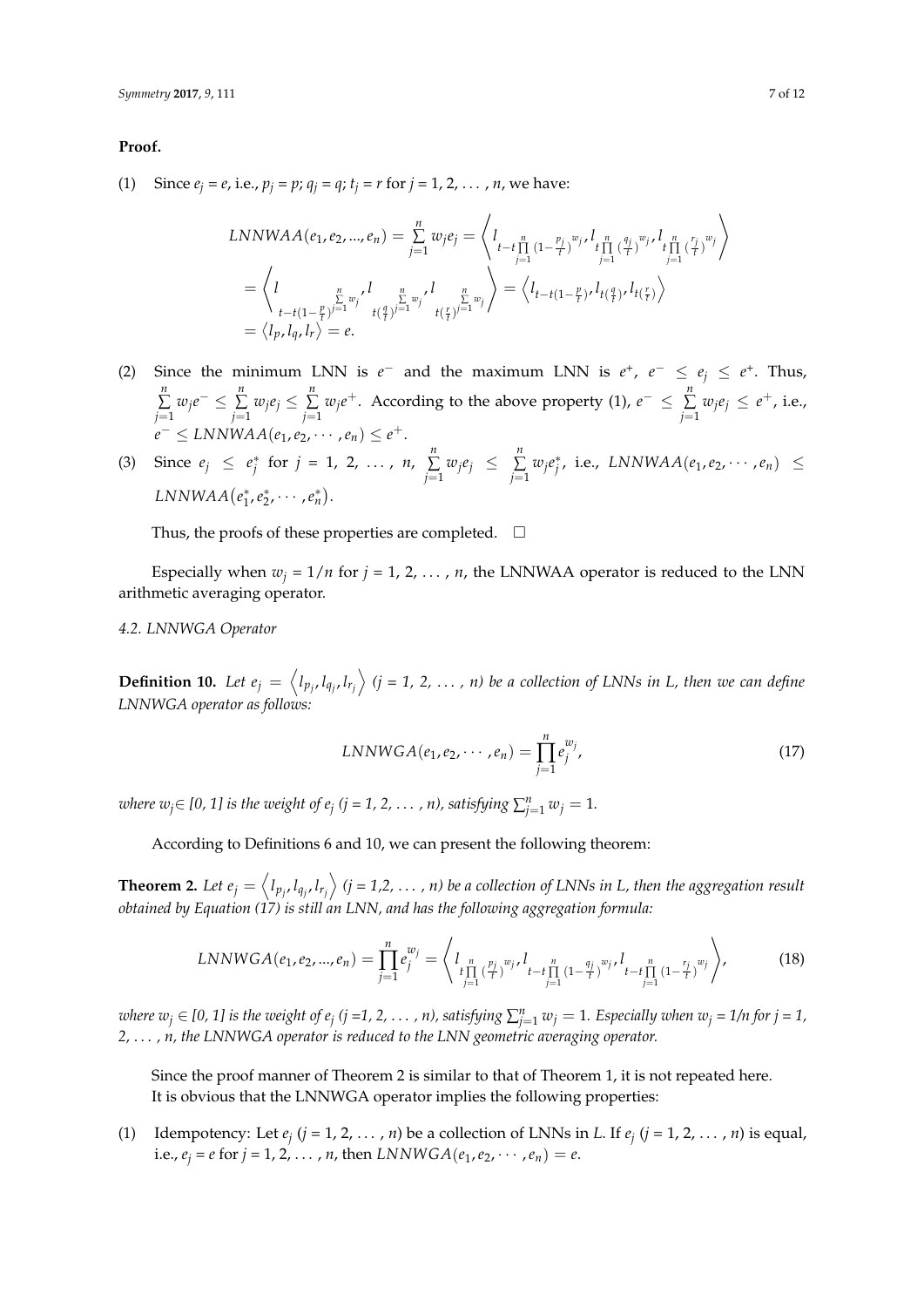- (2) Boundedness: Let *e<sup>j</sup>* (*j* = 1, 2, . . . , *n*) be a collection of LNNs in *L* and let  $e^- = \left\langle \min_j(l_{p_j}), \max_j(l_{q_j}), \max_j(l_{r_j}) \right\rangle$  and  $e^+ = \left\langle \max_j(l_{p_j}), \min_j(l_{q_j}), \min_j(l_{r_j}) \right\rangle$ . Then  $e^- \leq$ *LNNWGA*( $e_1, e_2, \cdots, e_n$ )  $\le e^+$ .
- (3) Monotonicity: Let  $e_j$  ( $j = 1, 2, ..., n$ ) be a collection of LNNs in *L*. If  $e_j \leq e_j^*$  for  $j = 1, 2, ..., n$ , then  $LNNWGA(e_1, e_2, \dots, e_n) \leq LNNWGA(e_1^*, e_2^*, \dots, e_n^*)$ .

Due to the similar proof manner of the properties of the LNNWAA operator we can prove these properties, which are omitted here.

# <span id="page-7-0"></span>**5. MAGDM Method Based on the LNNWAA or LNNWGA Operator**

In this section, the LNNWAA and LNNWGA operators and the score and accuracy functions are applied to MAGDM problems with LNN information.

In a MAGDM problem, let  $Y = \{Y_1, Y_2, \dots, Y_m\}$  be a set of alternatives and  $Z = \{Z_1, Z_2, \dots, Z_n\}$ be a set of attributes. The weigh vector of the attributes  $Z_j$   $(j = 1, 2, ..., n)$  is  $W = (w_1, w_2, ..., w_n)^T$ . Then, a group of decision-makers  $D = \{D_1, D_2, \ldots, D_d\}$  can be assigned with a corresponding weight vector  $\bm{\omega}$  $=(\omega_1, \omega_2, \ldots, \omega_d)$ <sup>T</sup> to evaluate the alternatives  $Y_i$  ( $i=1, 2, \ldots, m$ ) on the attributes  $Z_j$  ( $j=1, 2, \ldots, n$ ) by LNNs from the linguistic term set  $L = \{l_0 =$  extremely low,  $l_1 =$  very low,  $l_2 =$  low,  $l_3 =$  slightly low,  $l_4$  = medium,  $l_5$  = slightly high,  $l_6$  = high,  $l_7$  = very high,  $l_8$  = extremely high}. In the evaluation process, the decision-makers can assign the three linguistic values of the truth, falsity, and indeterminacy degrees, composed of an LNN, to each attribute  $Z_j$  on an alternative  $Y_i$  according to the linguistic terms. Thus, the LNN evaluation information of the attributes  $Z_j$  ( $j = 1, 2, ..., n$ ) on the alternatives  $Y_i$  ( $i = 1, 2, ..., m$ ) provided by each decision maker  $D_k$  ( $k = 1, 2, ..., d$ ) can be established as an LNN decision matrix  $M^k = (e_{ij}^k)_{m \times n}$ , where  $e_{ij}^k = \left\langle l_{p_{ij}^k} , l_{q_{ij}^k} , l_{p_{ij}^k} \right\rangle$   $(k = 1, 2, \ldots, d; i = 1, 2, \ldots, m; j = 1, 2, \ldots, n)$ is an LNN.

Then, we apply the LNNWAA or LNNWGA operator and the score function (accuracy function if necessary) to the MAGDM problem with LNN information to rank the alternatives and to select the best one. The decision-making steps are introduced as follows:

**Step 1:** Obtain the integrated matrix  $R = (e_{ij})_{m \times n}$ , where  $e_{ij} = \left\langle l_{p_{ij}}, l_{q_{ij}}, l_{r_{ij}} \right\rangle$   $(i = 1, 2, \ldots, m; j = 1, 2, \ldots, n)$ is an integrated LNN, by using the following LNNWAA operator:

$$
e_{ij} = LNNWAA(e_{ij}^1, e_{ij}^2, ..., e_{ij}^d) = \sum_{k=1}^d \omega_k e_{ij}^k = \left\langle l_{\substack{t-t \prod_{k=1}^d (1 - \frac{p_{ij}^k}{t})}^{t} \sum_{\substack{m=1 \ n \neq j}}^d \frac{1}{m} \sum_{\substack{t=1 \ n \neq j}}^d \frac{1}{m} \sum_{\substack{t=1 \ n \neq j}}^d \frac{1}{m} \sum_{\substack{t=1 \ n \neq j}}^d \frac{1}{m} \sum_{\substack{t=1 \ n \neq j}}^d \frac{1}{m} \sum_{\substack{t=1 \ n \neq j}}^d \frac{1}{m} \sum_{\substack{t=1 \ n \neq j}}^d \frac{1}{m} \sum_{\substack{t=1 \ n \neq j}}^d \frac{1}{m} \sum_{\substack{t=1 \ n \neq j}}^d \frac{1}{m} \sum_{\substack{t=1 \ n \neq j}}^d \frac{1}{m} \sum_{\substack{t=1 \ n \neq j}}^d \frac{1}{m} \sum_{\substack{t=1 \ n \neq j}}^d \frac{1}{m} \sum_{\substack{t=1 \ n \neq j}}^d \frac{1}{m} \sum_{\substack{t=1 \ n \neq j}}^d \frac{1}{m} \sum_{\substack{t=1 \ n \neq j}}^d \frac{1}{m} \sum_{\substack{t=1 \ n \neq j}}^d \frac{1}{m} \sum_{\substack{t=1 \ n \neq j}}^d \frac{1}{m} \sum_{\substack{t=1 \ n \neq j}}^d \frac{1}{m} \sum_{\substack{t=1 \ n \neq j}}^d \frac{1}{m} \sum_{\substack{t=1 \ n \neq j}}^d \frac{1}{m} \sum_{\substack{t=1 \ n \neq j}}^d \frac{1}{m} \sum_{\substack{t=1 \ n \neq j}}^d \frac{1}{m} \sum_{\substack{t=1 \ n \neq j}}^d \frac{1}{m} \sum_{\substack{t=1 \ n \neq j}}^d \frac{1}{m} \sum_{\substack{t=1 \ n \neq j}}^d \frac{1}{m} \sum_{\substack{t=1 \ n \neq j}}^
$$

**Step 2:** Obtain the collective overall LNN  $e_i$  for  $Y_i$  ( $i = 1, 2, ..., m$ ) by using the following LNNWAA operator or LNNWGA operator:

$$
e_i = LNNWAA(e_{i1}, e_{i2}, ..., e_{in}) = \sum_{j=1}^{n} w_j e_{ij} = \left\langle l_{t-t\prod_{j=1}^{n} (1-\frac{p_{ij}}{t})^{w_j}} l_{\prod_{j=1}^{n} (\frac{q_{ij}}{t})^{w_j}} l_{\prod_{j=1}^{n} (\frac{r_{ij}}{t})^{w_j}} \right\rangle, \quad (20)
$$

or

$$
e_i = LNNWGA(e_{i1}, e_{i2}, ..., e_{in}) = \prod_{j=1}^{n} e_{ij}^{w_j} = \left\langle l_{\substack{r \prod_{j=1}^{n} {p_{ij} \choose r} w_j, l_{t-1} \prod_{j=1}^{n} (1 - \frac{q_{ij}}{t})^{w_j, l_{t-1}} \prod_{j=1}^{n} (1 - \frac{r_{ij}}{t})^{w_j}} \right\rangle. (21)
$$

- **Step 3:** Calculate the score function  $Q(e_i)$  (accuracy function  $T(e_i)$  if necessary) ( $i = 1, 2, ..., m$ ) of the collective overall LNN  $e_i$  ( $i = 1, 2, ..., m$ ) by Equation (11) (Equation (12) if necessary).
- **Step 4:** Rank the alternatives corresponding to the score (accuracy if necessary) values, and then select the best one.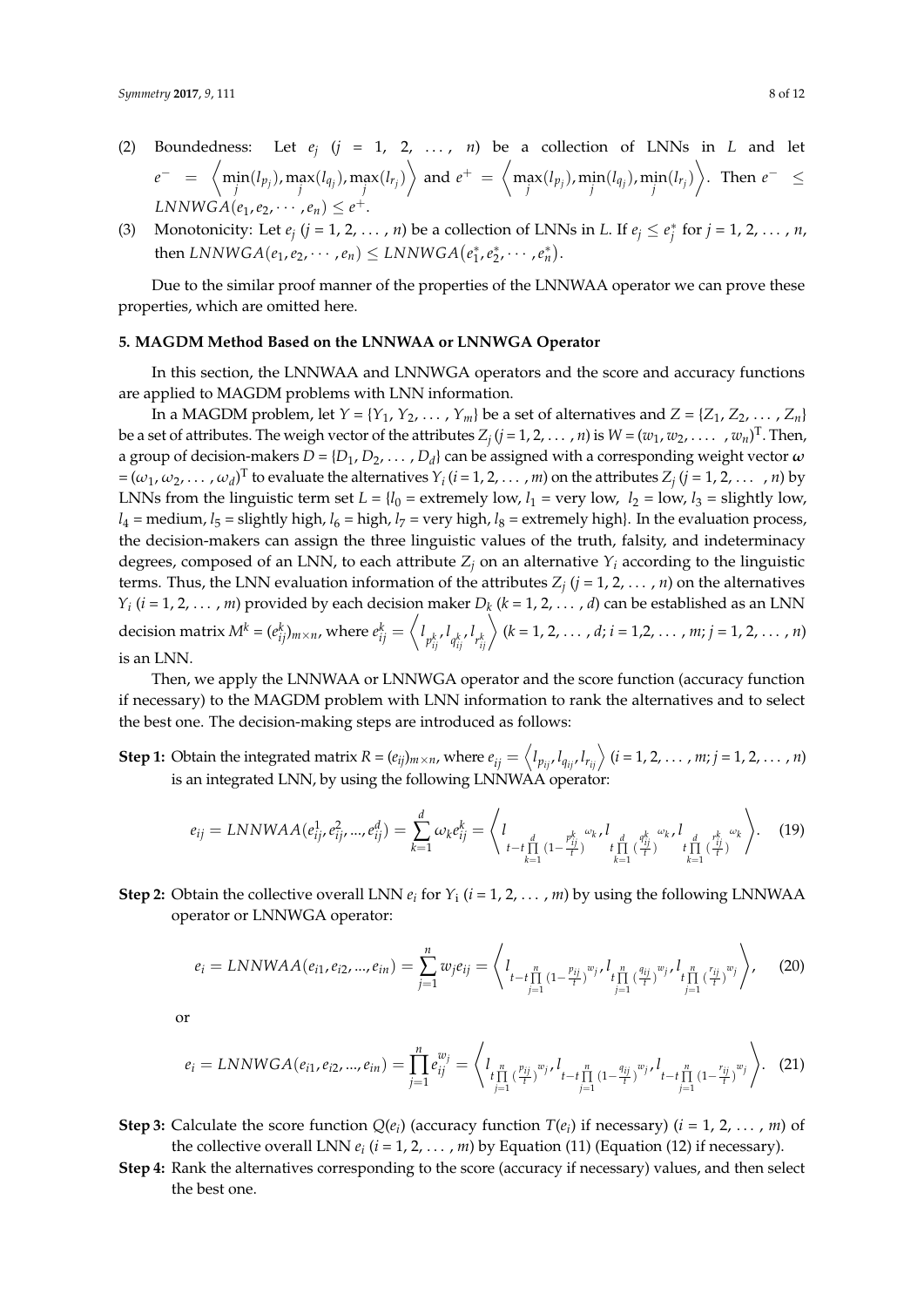# **Step 5:** End.

#### <span id="page-8-0"></span>**6. An Illustrative Example**

This section considers the selection problem of investment alternatives in an investment company as an illustrative example, which is adapted from [\[13\]](#page-11-0), in order to demonstrate the application of the proposed method.

Some investment company needs to invest a sum of money to an industry. A panel provides a set of four possible investment alternatives  $Y = \{Y_1, Y_2, Y_3, Y_4\}$ , where  $Y_1$  is a car company; *Y*<sup>2</sup> is a food company; *Y*<sup>3</sup> is a computer company; *Y*<sup>4</sup> is an arms company. The evaluation of the four alternatives must satisfy the requirements of three attributes: (1)  $Z_1$  is the risk; (2)  $Z_2$  is the growth; (3)  $Z_3$  is the environmental impact. The importance of the three attributes is provided by the weigh vector  $W = (0.35, 0.25, 0.4)^T$ . Then, three decision-makers are invited and denoted as a set of the decision-makers  $D = \{D_1, D_2, D_3\}$  and the importance of the three decision-makers is given as a weight vector  $\omega$  = (0.37, 0.33, 0.3)<sup>T</sup>. The three decision-makers are required to give the suitability evaluation of the four possible alternatives  $Y_i$  ( $i = 1, 2, 3, 4$ ) with respect to the three attributes  $Z_j$  (*j* = 1, 2, 3) by the expression of the linguistic values of LNNs from the linguistic term set  $L = \{l_0 =$  extremely low,  $l_1 =$  very low,  $l_2 =$  low,  $l_3 =$  slightly low,  $l_4 =$  medium,  $l_5 =$  slightly high,  $l_6$  = high,  $l_7$  = very high,  $l_8$  = extremely high} with the odd cardinality  $t + 1 = 9$ . Thus, the linguistic evaluation information given by each decision-maker *D<sup>k</sup>* (*k* = 1, 2, 3) can be established as the following the LNN decision matrix *M<sup>k</sup>* :

$$
M^{1} = \begin{bmatrix} \langle l_{6}, l_{1}, l_{2} \rangle & \langle l_{7}, l_{2}, l_{1} \rangle & \langle l_{6}, l_{2}, l_{2} \rangle \\ \langle l_{7}, l_{1}, l_{1} \rangle & \langle l_{7}, l_{3}, l_{2} \rangle & \langle l_{7}, l_{2}, l_{1} \rangle \\ \langle l_{6}, l_{2}, l_{2} \rangle & \langle l_{7}, l_{1}, l_{1} \rangle & \langle l_{6}, l_{2}, l_{2} \rangle \\ \langle l_{7}, l_{1}, l_{2} \rangle & \langle l_{7}, l_{2}, l_{3} \rangle & \langle l_{7}, l_{2}, l_{1} \rangle \end{bmatrix},
$$

$$
M^{2} = \begin{bmatrix} \langle l_{6}, l_{1}, l_{2} \rangle & \langle l_{6}, l_{1}, l_{1} \rangle & \langle l_{4}, l_{2}, l_{3} \rangle \\ \langle l_{7}, l_{2}, l_{3} \rangle & \langle l_{6}, l_{1}, l_{1} \rangle & \langle l_{4}, l_{2}, l_{3} \rangle \\ \langle l_{5}, l_{1}, l_{2} \rangle & \langle l_{5}, l_{1}, l_{2} \rangle & \langle l_{5}, l_{1}, l_{2} \rangle \\ \langle l_{6}, l_{1}, l_{1} \rangle & \langle l_{5}, l_{1}, l_{1} \rangle & \langle l_{5}, l_{2}, l_{3} \rangle \end{bmatrix},
$$

$$
M^{3} = \begin{bmatrix} \langle l_{7}, l_{3}, l_{4} \rangle & \langle l_{7}, l_{3}, l_{3} \rangle & \langle l_{5}, l_{2}, l_{5} \rangle \\ \langle l_{6}, l_{3}, l_{4} \rangle & \langle l_{5}, l_{1}, l_{2} \rangle & \langle l_{6}, l_{2}, l_{3} \rangle \\ \langle l_{7}, l_{2}, l_{4} \rangle & \langle l_{6}, l_{1}, l_{2} \rangle & \langle l_{7}, l_{2}, l_{4} \rangle \\ \langle l_{7}, l_{2}, l_{3} \rangle & \langle l_{5}, l_{2}, l_{1} \rangle & \langle l_{6}, l_{1}, l_{1} \rangle \end{bmatrix}.
$$

Hence, the proposed method can be applied to this decision-making problem and the computational procedures are given as follows:

**Step 1:** Get the following integrated matrix  $R = (e_{ij})_{m \times n}$  by using Equation (19):

| $R =$ |                                                                                                                                                                | $\langle l_{6.3755}, l_{1.3904}, l_{2.4623} \rangle$ $\langle l_{6.7430}, l_{1.7969}, l_{1.3904} \rangle$ $\langle l_{5.1608}, l_{2.0000}, l_{3.0097} \rangle$ |  |
|-------|----------------------------------------------------------------------------------------------------------------------------------------------------------------|----------------------------------------------------------------------------------------------------------------------------------------------------------------|--|
|       | $\langle l_{6.7689}, l_{1.7477}, l_{2.1781} \rangle$ $\langle l_{6.2523}, l_{1.5015}, l_{1.5911} \rangle$ $\langle l_{6.0547}, l_{2.0000}, l_{1.9980} \rangle$ |                                                                                                                                                                |  |
|       |                                                                                                                                                                | $\langle l_{6.1429}, l_{1.5911}, l_{2.4623} \rangle$ $\langle l_{6.2309}, l_{1.0000}, l_{1.5476} \rangle$ $\langle l_{6.1429}, l_{2.5140}, l_{2.4623} \rangle$ |  |
|       |                                                                                                                                                                | $\langle l_{6.7430}, l_{1.2311}, l_{1.7969} \rangle$ $\langle l_{6.0020}, l_{1.5911}, l_{1.5015} \rangle$ $\langle l_{6.2309}, l_{1.6245}, l_{1.4370} \rangle$ |  |

**Step 2:** By using Equation (20), the collective overall LNNs of  $e_i$  for  $Y_i$  ( $i = 1, 2, 3, 4$ ) can be obtained as follows:

 $e_1 = \langle l_{6.0951}, l_{1.7145}, l_{2.3129} \rangle$ ,  $e_2 = \langle l_{6.3863}, l_{1.7759}, l_{1.9453} \rangle$ ,  $e_3 = \langle l_{6.1653}, l_{1.7011}, l_{2.1924} \rangle$ , and  $e_4 = \langle l_{6.3818}, l_{1.4666}, l_{1.5711} \rangle$ .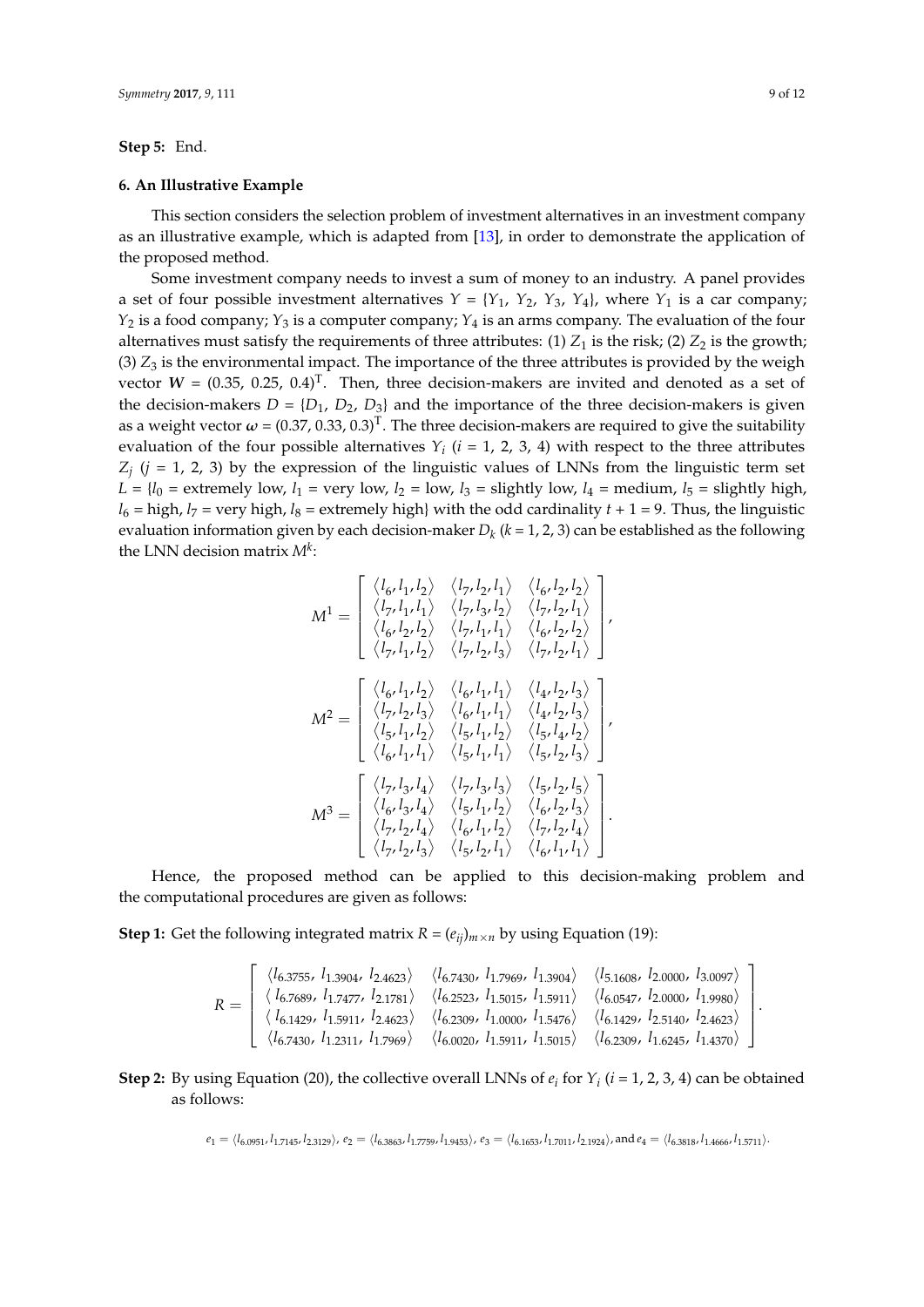**Step 3:** Calculate the score values of  $Q(e_i)$  ( $i = 1, 2, 3, 4$ ) of the collective overall LNNs of  $e_i$  ( $i = 1, 2, 3, 4$ ) by Equation (11):

 $Q(e_1) = 0.7528$ ,  $Q(e_2) = 0.7777$ ,  $Q(e_3) = 0.7613$ , and  $Q(e_4) = 0.8060$ .

**Step 4:** Ranking order of the four alternatives is  $Y_4 \succ Y_2 \succ Y_3 \succ Y_1$  corresponding to the score values. Thus, the alternative  $Y_4$  is the best choice among the four alternatives.

Or by using Equation (21), the computational procedures are given as follows:

**Step 1':** The same as Step 1.

**Step 2':** By using Equation (21), the collective overall LNNs of  $e_i$  for  $Y_i$  ( $i = 1, 2, 3, 4$ ) are obtained as follows:

$$
e_1 = \langle l_{5.9413}, l_{1.7414}, l_{2.4479} \rangle, e_2 = \langle l_{6.3464}, l_{1.7902}, l_{1.9634} \rangle, e_3 = \langle l_{6.1648}, l_{1.8433}, l_{2.2465} \rangle, \text{ and } e_4 = \langle l_{6.3459}, l_{1.4810}, l_{1.5811} \rangle.
$$

**Step 3':** By using Equation (11), we calculate the score values of  $Q(e_i)$  ( $i = 1, 2, 3, 4$ ) of the collective overall LNNs of  $e_i$  ( $i = 1, 2, 3, 4$ ) as follows:

$$
Q(e_1) = 0.7397
$$
,  $Q(e_2) = 0.7747$ ,  $Q(e_3) = 0.7531$ , and  $Q(e_4) = 0.8035$ .

**Step 4':** The ranking order of the four alternatives is  $Y_4 \succ Y_2 \succ Y_3 \succ Y_1$ . Thus, the alternative  $Y_4$  is still the best choice among the four alternatives.

Clearly, the above two ranking orders and the best alternative based on the LNNWAA and LNNWGA operators are the same, which are in agreement with Ye's results [\[13\]](#page-11-0).

Compared with the relevant papers [\[10](#page-10-8)[,11\]](#page-10-9) which proposed the decision-making approaches with LIFNs, the decision information used in [\[10,](#page-10-8)[11\]](#page-10-9) is LIFNs, whereas the decision information in this paper are LNNs. As mentioned above, the LNN is a further generalization of the LIFN and contains more information than the LIFN. Thus, the decision-making method proposed in this paper is more typical and more general in application since the decision-making method proposed in [\[10](#page-10-8)[,11\]](#page-10-9) cannot handle indeterminate and inconsistent linguistic information and the MAGDM problem with LNN information in this paper. Furthermore, compared with the relevant papers  $[6-8,13-16]$  $[6-8,13-16]$  $[6-8,13-16]$  $[6-8,13-16]$ , the decision-making approach proposed in this study can be used to solve decision-making problems with LNN information, while the MADM/MAGDM methods with various linguistic information presented in [\[6–](#page-10-5)[8](#page-10-6)[,13](#page-11-0)[–16\]](#page-11-3) are not suitable for handling the decision-making problems with LNN information in this paper since existing various linguistic numbers in [\[6–](#page-10-5)[8,](#page-10-6)[13](#page-11-0)[–16\]](#page-11-3) cannot express indeterminate and inconsistent linguistic information.

In fact, all decision-making methods based on various linguistic variables in existing literature not only cannot express indeterminate and inconsistent linguistic information, but also lose the useful information in linguistic evaluation process, and then they cannot also deal with decision-making problems with indeterminate and inconsistent linguistic information; while the linguistic method proposed in the study is a generalization of existing linguistic methods and can represent and handle linguistic decision-making problems with LNN information. Obviously, the main contribution in this study is that our new method can express indeterminate and inconsistent linguistic information corresponding to human fuzzy thinking about complex problems, especially for some qualitative evaluations of attributes, and solve linguistic decision-making problems with indeterminate and inconsistent linguistic information.

From above comparative analyses with relevant papers, one can see that main advantages of the developed new method are summarized as follows:

(1) The developed new method is more suitable for expressing and handling indeterminate and inconsistent linguistic information in linguistic decision-making problems to overcome the insufficiency of various linguistic decision-making methods in the existing literature.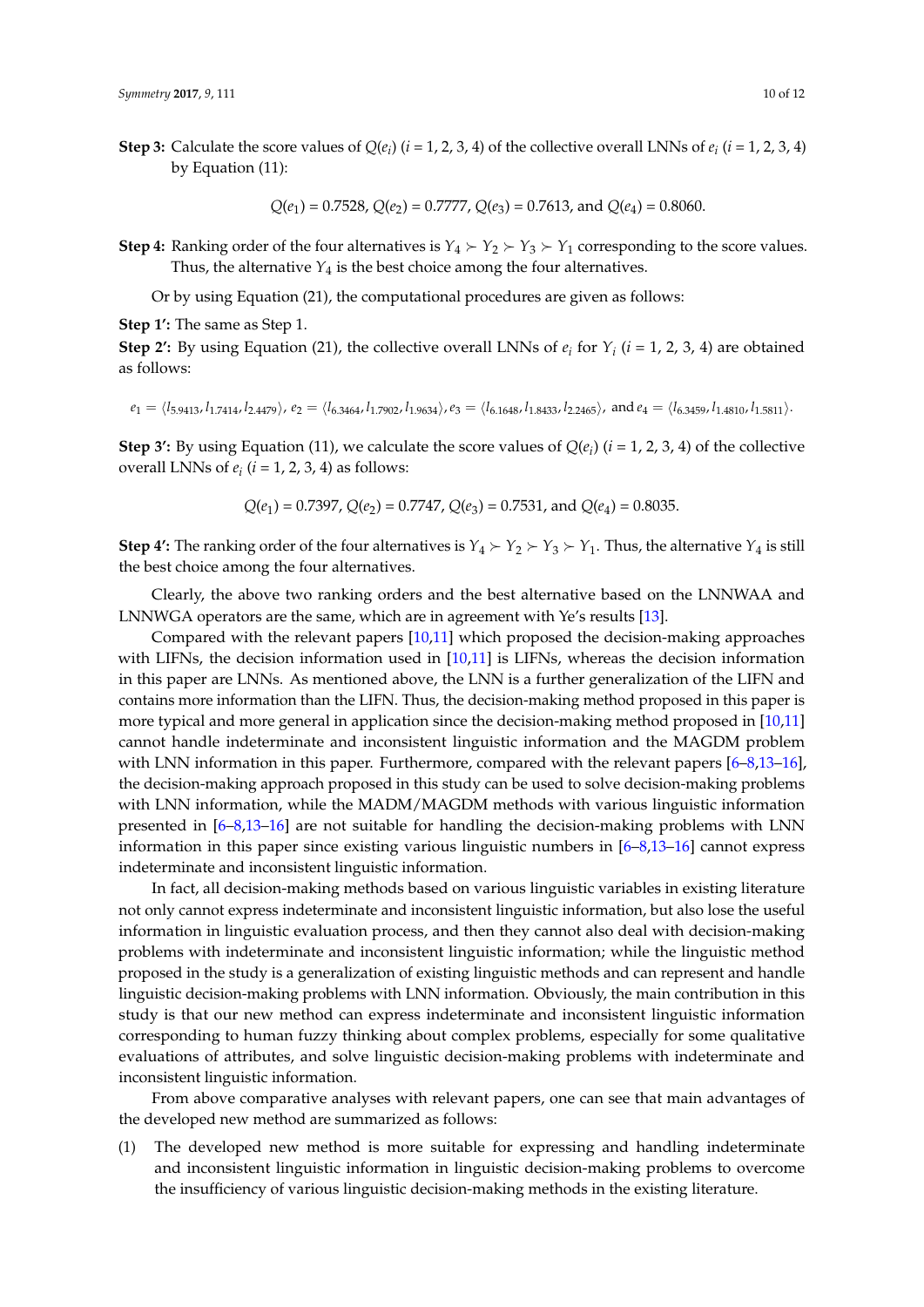- (2) The developed new method contains much more information (the three linguistic variables of truth, indeterminate, and falsity degrees contained in an LNN) than the existing method in [\[10,](#page-10-8)[11\]](#page-10-9) (the two linguistic variables of truth and falsity degrees contained in a LIFN) and can better describe people's linguistic expression to objective things evaluated in detail.
- (3) The developed new method enriches the neutrosophic theory and decision-making method under a linguistic environment and provides a new way for solving linguistic MAGDM problems with indeterminate and inconsistent linguistic information.

# <span id="page-10-11"></span>**7. Conclusions**

This paper originally presented LNNs, the operational laws of LNNs, and the score and accuracy functions of LNNs. Then, we proposed the LNNWAA and LNNWGA operators to aggregate LNNs and investigated their properties and special cases. Further, we developed a MAGDM method based on the LNNWAA or LNNWGA operator and the score and accuracy functions to solve MAGDM problems with LNN information. Finally, an illustrative example was provided to demonstrate the application of the developed MAGDM method under LNN environment. The developed MAGDM method with LNNs enriches fuzzy decision-making theory and provides a new way for decision-makers under LNN environment. In the future research directions, we shall further develop new aggregation operators of LNNs and apply them to decision-making, pattern recognition, medical diagnosis, and so on.

**Acknowledgments:** This paper was supported by the National Natural Science Foundation of China (71471172, 51272159) and the Natural Science Foundation of Zhejiang province (LY15A040001).

**Author Contributions:** Jun Ye originally proposed LNNs and the LNNWAA and LNNWGA operators and investigated their properties, and Zebo Fang provided the calculation and comparative analysis of examples. We wrote the paper together.

**Conflicts of Interest:** The authors declare that we have no conflicts of interest regarding the publication of this paper.

# **References**

- <span id="page-10-0"></span>1. Zadeh, L.A. The concept of a linguistic variable and its application to approximate reasoning Part I. *Inf. Sci.* **1975**, *8*, 199–249. [\[CrossRef\]](http://dx.doi.org/10.1016/0020-0255(75)90036-5)
- <span id="page-10-1"></span>2. Herrera, F.; Herrera-Viedma, E.; Verdegay, L. A model of consensus in group decision making under linguistic assessments. *Fuzzy Sets Syst.* **1996**, *79*, 73–87. [\[CrossRef\]](http://dx.doi.org/10.1016/0165-0114(95)00107-7)
- <span id="page-10-2"></span>3. Herrera, F.; Herrera-Viedma, E. Linguistic decision analysis: Steps for solving decision problems under linguistic information. *Fuzzy Sets Syst.* **2000**, *115*, 67–82. [\[CrossRef\]](http://dx.doi.org/10.1016/S0165-0114(99)00024-X)
- <span id="page-10-3"></span>4. Xu, Z.S. A note on linguistic hybrid arithmetic averaging operator in multiple attribute group decision making with linguistic information. *Group Decis. Negot.* **2006**, *15*, 593–604. [\[CrossRef\]](http://dx.doi.org/10.1007/s10726-005-9008-4)
- <span id="page-10-4"></span>5. Xu, Z.S. Goal programming models for multiple attribute decision making under linguistic setting. *J. Manag. Sci. China* **2006**, *9*, 9–17.
- <span id="page-10-5"></span>6. Liu, P.; Yu, X. 2-dimension uncertain linguistic power generalized weighted aggregation operator and its application for multiple attribute group decision making. *Knowl.-Based Syst.* **2014**, *57*, 69–80. [\[CrossRef\]](http://dx.doi.org/10.1016/j.knosys.2013.12.009)
- 7. Liu, P.; Teng, F. An extended TODIM method for multiple attribute group decision-making based on 2-dimension uncertain linguistic variable. *Complexity* **2016**, *21*, 20–30. [\[CrossRef\]](http://dx.doi.org/10.1002/cplx.21625)
- <span id="page-10-6"></span>8. Liu, P.; He, L.; Yu, X. Generalized hybrid aggregation operators based on the 2-dimension uncertain linguistic information for multiple attribute group decision making. *Group Decis. Negot.* **2016**, *25*, 103–126. [\[CrossRef\]](http://dx.doi.org/10.1007/s10726-015-9434-x)
- <span id="page-10-7"></span>9. Atanassov, K.T. Intuitionistic fuzzy sets. *Fuzzy Sets Syst.* **1986**, *20*, 87–96. [\[CrossRef\]](http://dx.doi.org/10.1016/S0165-0114(86)80034-3)
- <span id="page-10-8"></span>10. Chen, Z.C.; Liu, P.H.; Pei, Z. An approach to multiple attribute group decision making based on linguistic intuitionistic fuzzy numbers. *Int. J. Comput. Intell. Syst.* **2015**, *8*, 747–760. [\[CrossRef\]](http://dx.doi.org/10.1080/18756891.2015.1061394)
- <span id="page-10-9"></span>11. Liu, P.; Wang, P. Some improved linguistic intuitionistic fuzzy aggregation operators and their applications to multiple-attribute decision making. *Int. J. Inf. Technol. Decis. Mak.* **2017**, *16*, 817–850. [\[CrossRef\]](http://dx.doi.org/10.1142/S0219622017500110)
- <span id="page-10-10"></span>12. Smarandache, F. *Neutrosophy: Neutrosophic Probability, Set, and Logic*; American Research Press: Rehoboth, DE, USA, 1998.